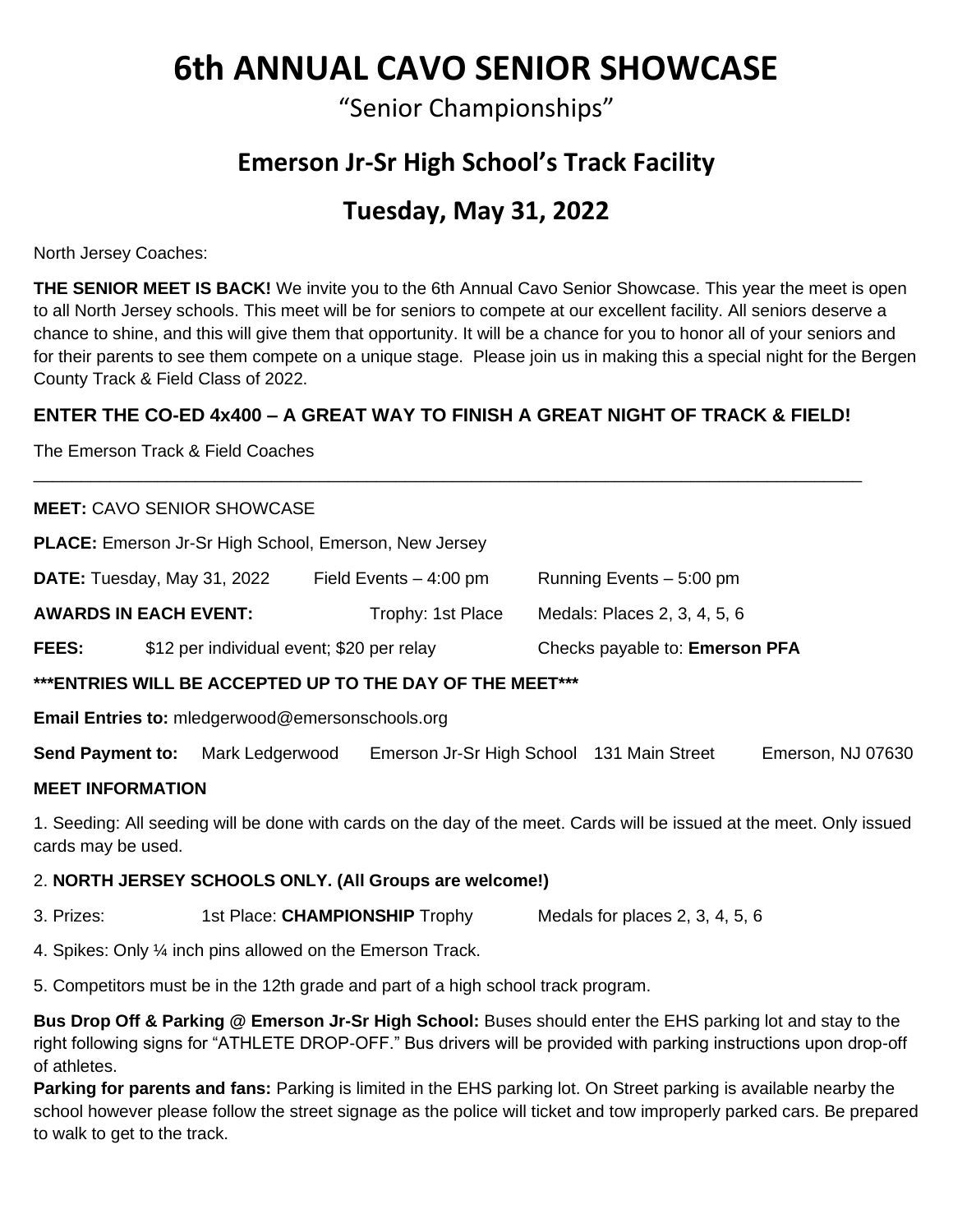## **ORDER OF EVENTS**

### **FIELD EVENTS** - STARTING AT 4:00 PM

Open Pit: TRIPLE JUMP (Boys & Girls) followed by Open Pit: LONG JUMP (Boys & Girls) (\*Note: All athletes will get 4 jumps in each event.\*)

Boys POLE VAULT followed by Girls POLE VAULT

Girls HIGH JUMP followed by Boys HIGH JUMP

\*\*BOYS & GIRLS Throws will move together w/ the officials. \*\* JAVELIN followed by DISC followed by SHOT *(\*Note: Javelin to be thrown on grass. spikes are allowed.\*)*

### **TRACK** - STARTING AT 5:00 PM (ON TRACK – BOYS FOLLOWED GIRLS)

BOYS HURDLE TRIALS\* followed by GIRLS HURDLE TRIALS\* BOYS 100 TRIALS\* followed by GIRLS 100 TRIALS\* *\*Trials will only be held if necessary, depending upon the number of athletes entered.*

CEREMONY TO HONOR ALL SENIOR TRACK & FIELD ATHLETES (5:30 PM) \* *\*All senior athletes from all teams will be called to the field.*

FINALS – IMMEDIATELY AFTER SENIOR CEREMONY\* *\*All runners should arrive by 4:30pm to check in for their events.*

400 METER INTERMEDIATE HURDLES 100 METER DASH 1600 METER RUN 400 METER DASH 110 & 100 METER HURDLES 800 METER DASH 200 METER DASH 3200 METER RUN 4x400 CO-ED RELAY

**ENTRY FORM**